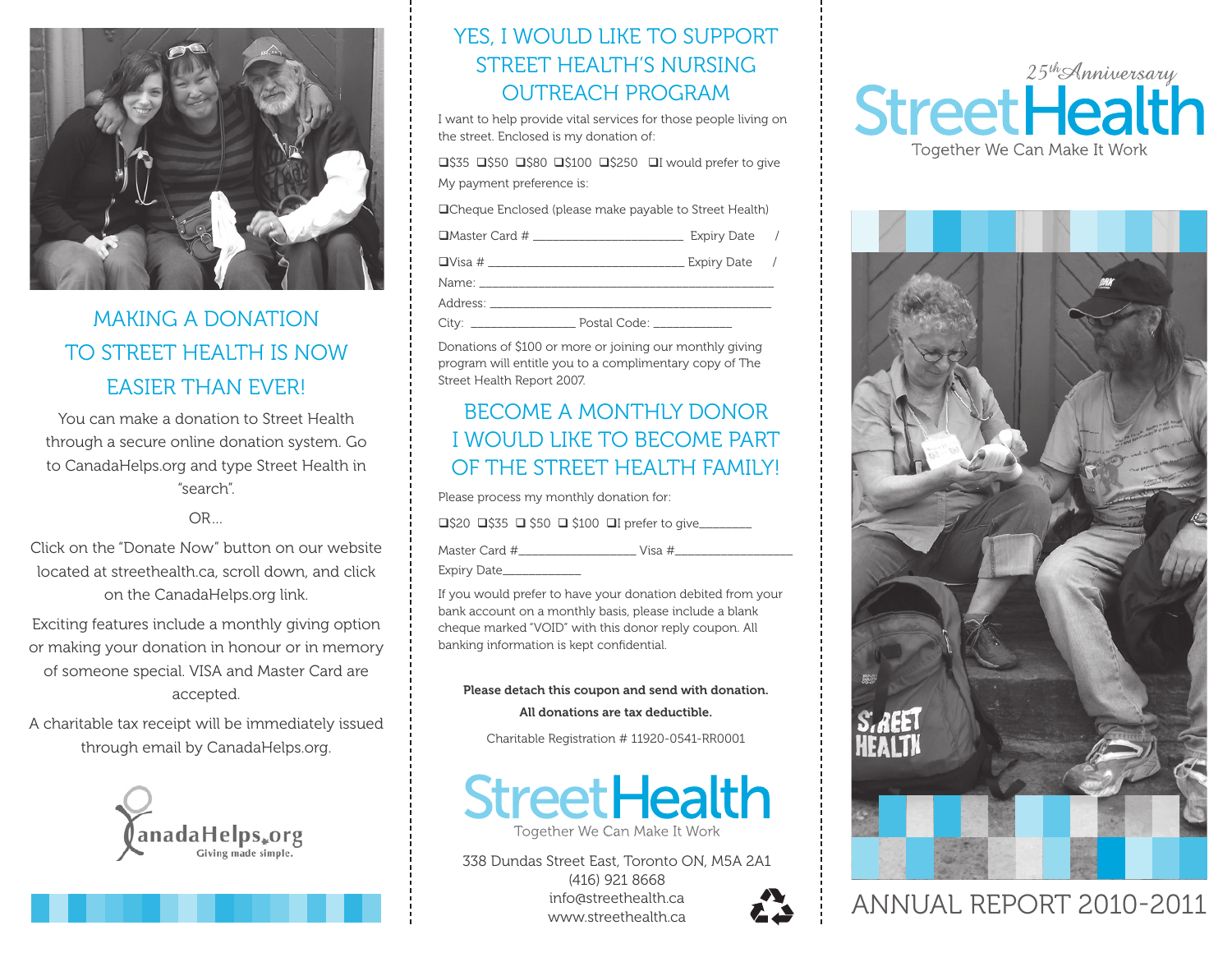# 25th Anniversary OF STREET HEALTH

It was 1986 when a diverse team of four nurses came together for the first time. Although each nurse came from a different background, they

each shared a passion and vision for how they could improve the

# Over the past 25 years, STREET HEALTH HAS undergone massive

lives of homeless people in Toronto. For three years they volunteered their time and energy to running "low-tech" nursing clinics in the Toronto Friendship Centre drop-in located at the corner of Dundas and Sherbourne streets. Through some savvy political advocacy, the provincial government first awarded funding for this fledgling agency in 1989 and Street Health Community Nursing Foundation was officially born.

These early days at Street Health were challenging. A small office space, set up in the basement of the church provided less than ideal working conditions. Yet the Street Health nurses maintained their

passion and fervour for their work in attempting to meet the needs of a very impoverished community.

Over the past 25 years, Street Health has undergone massive growth and change. We have added case workers to our staff in

order to address the countless people struggling with mental health issues; we have introduced the first identification replacement program that we

know of in Canada. Access to Health Cards for the Homeless assists homeless people with the task of applying for health cards and the other personal identification they need in order to access health and socials services. We have also added the ID Safe program which offers homeless people a

place to store their important identification documents that were often being lost or stolen.

Although a relatively popular premise today, "harm reduction" as an approach to working with people who use illicit drugs was embraced by Street Health in its early days. It is still seen as a way to help people live healthier

lives. Street Health was among the first agency in downtown Toronto to distribute clean needles to

injection drug users.

At Street Health we feel strongly that providing programs and services alone will not alleviate the hardships experienced by those who live on the margins. We have proudly participated in FOR THREE YEARS THEY volunteered their time and energy to running "low-tech" nursing clinics in the Toronto Friendship CENTRE DROP-IN LOCATED AT THE CORNER OF DUNDAS AND SHERBOURNE STREETS.

> Our involvement in Toronto Disaster Relief Coalition helped push the municipal government to declare homelessness a National

many of the milestones in the war against poverty in Ontario.

Disaster in 2001. With this declaration came an immediate flow of federal funding for services across the country for those who are homeless.

Although today there are numerous services in Toronto that are geared toward helping the home-

GROWTH AND CHANGE tant identification docu-<br>CROWTH AND CHANGE tant identification docu-TRUE TO OUR ROOTS BY advocating for those less fortunate by raising issues related to housing and health and by providing a compassionate place for people to turn. This is our role in the community- this is what people have come to expect from Street Health.

less, Street Health was one of the first and remains focused on individual client values and needs. We will continue to stay true to our roots by advocating for those less fortunate by raising issues related to housing and health and by providing a compassionate place for people to turn. This is our role in the communitythis is what people have come to expect from Street Health.

No one could have guessed that those four nurses so long ago would start a powerful movement that is Street Health today.

I am very proud to be part of such a rich history. Happy 25th anniversary Street Health and here's to another 25!

Hama Cora

Laura Cowan Executive Director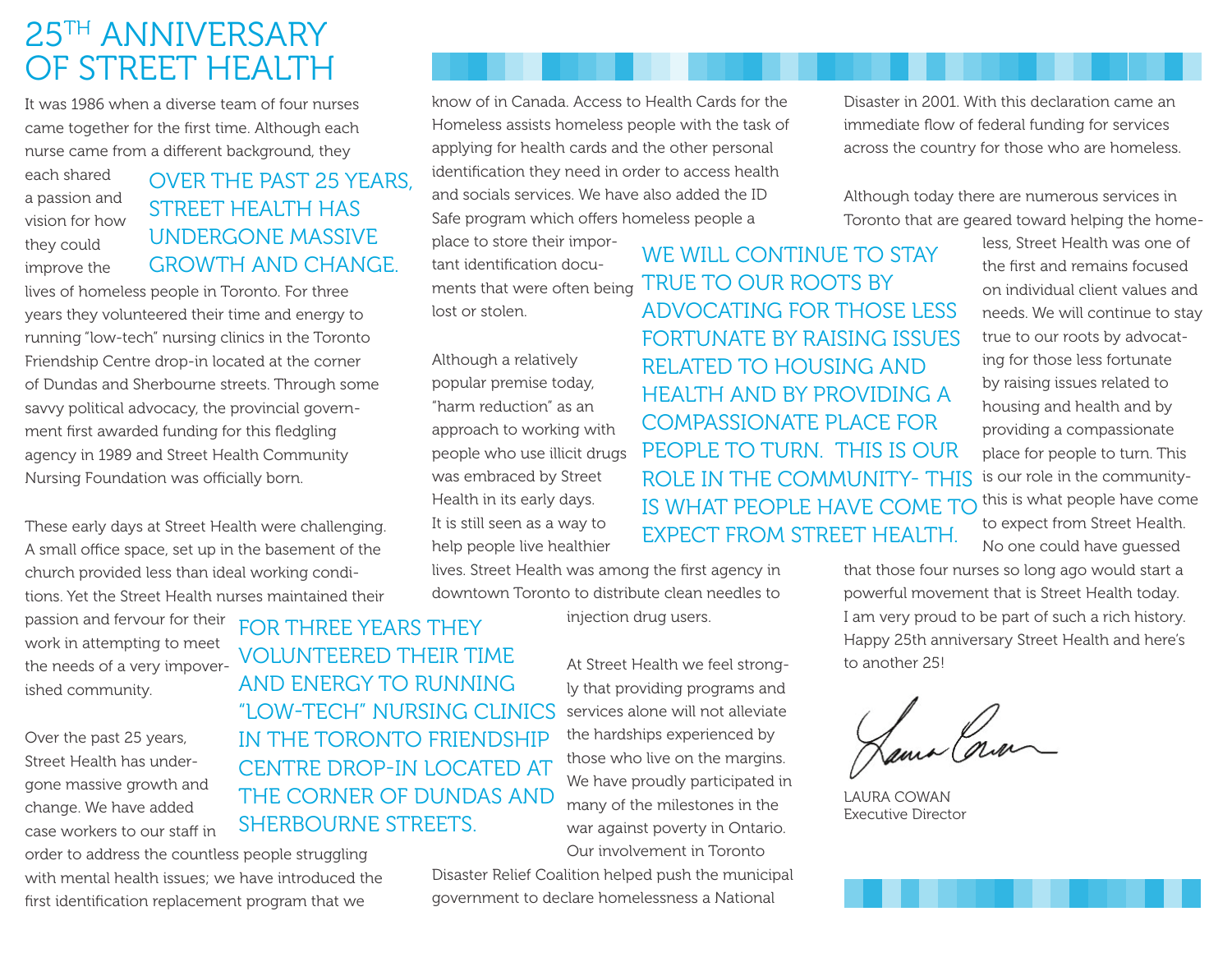# OUR PROGRAMS & SERVICES

### Nursing Program

Staff nurses work with volunteer RNs and NPs to operate scheduled clinics in drop-in centres and shelters. In addition, nursing outreach is designed to locate people living on the street who generally avoid mainstream services. The nurses advocate for clients on an individual basis and challenge systemic barriers which prevent every person's right to appropriate, accessible and timely health care despite their individual circumstances.

## COMMUNITY MENTAL HEALTH Program

Street Health's community mental health program provides support for people who are homeless or under-housed and experiencing serious mental health issues. Community Mental Health Workers assist people in trying to access basic needs such as shelter and housing, income, health care, which are fundamental determinants of health. Other support includes crisis intervention, outreach, informal counselling, and legal support as well as facilitating access to other community resources.

# Crisis Outreach Services for Seniors (COSS)

The COSS project is aimed at providing mobile crisis intervention and outreach to seniors (65+) who are not connected to services in high priority neighbourhoods. COSS offers on-call, 7 day-aweek mobile crisis intervention and outreach service focused on seniors who have mental illness and/or addictions in the south-east area

of Toronto in partnership with four other social service agencies.

## Harm Reduction Program

The street outreach team provides clients with referrals and peer support related to the harms associated with substance use. The program includes needle distribution, safer crack kit distribution, street outreach service, and support for sex workers.

## The Safer Stroll Project

Safer Stroll peer outreach and educational program is aimed at breaking down barriers sexworking women face when accessing health and social services. The program provides educational workshops on topics such as self defence and healthy lifestyle choices.

### I.D. Replacement - Access to Health Cards for the Homeless

Safer Stroll peer outreach and educational program is aimed at breaking down barriers sexworking women face when accessing health and social services. The program provides educational workshops on topics such as self defence and healthy lifestyle choices.

### ID Safe

Homeless and under-housed individuals can easily lose their identification due to unstable living conditions. The ID Safe program is currently storing personal identification for over 550 people, helping them to maintain access to services which require proof of identification.

### **RESEARCH**

Street Health has focused our research efforts on evaluating the effectiveness of existing programs

and services as well as using research as a tool for advocacy for Street Health and for other community agencies and coalitions working to address issues of homelessness.

# COMMUNITY HEALTH **PROMOTION**

Street Health has been involved in a number of initiatives over the past year that addresses poverty and homelessness including The Hunger Inquiry, an investigation into the hunger issues and food shortages within the GTA.

# Mail Service

Homeless people by definition lack the postal address required to qualify for certain services. Street Health will provide a mailing address and handle a person's mail.

# Clothing and Sleeping Bag **DISTRIBUTION**

Clean, donated clothing and sleeping bags are distributed to those in need.